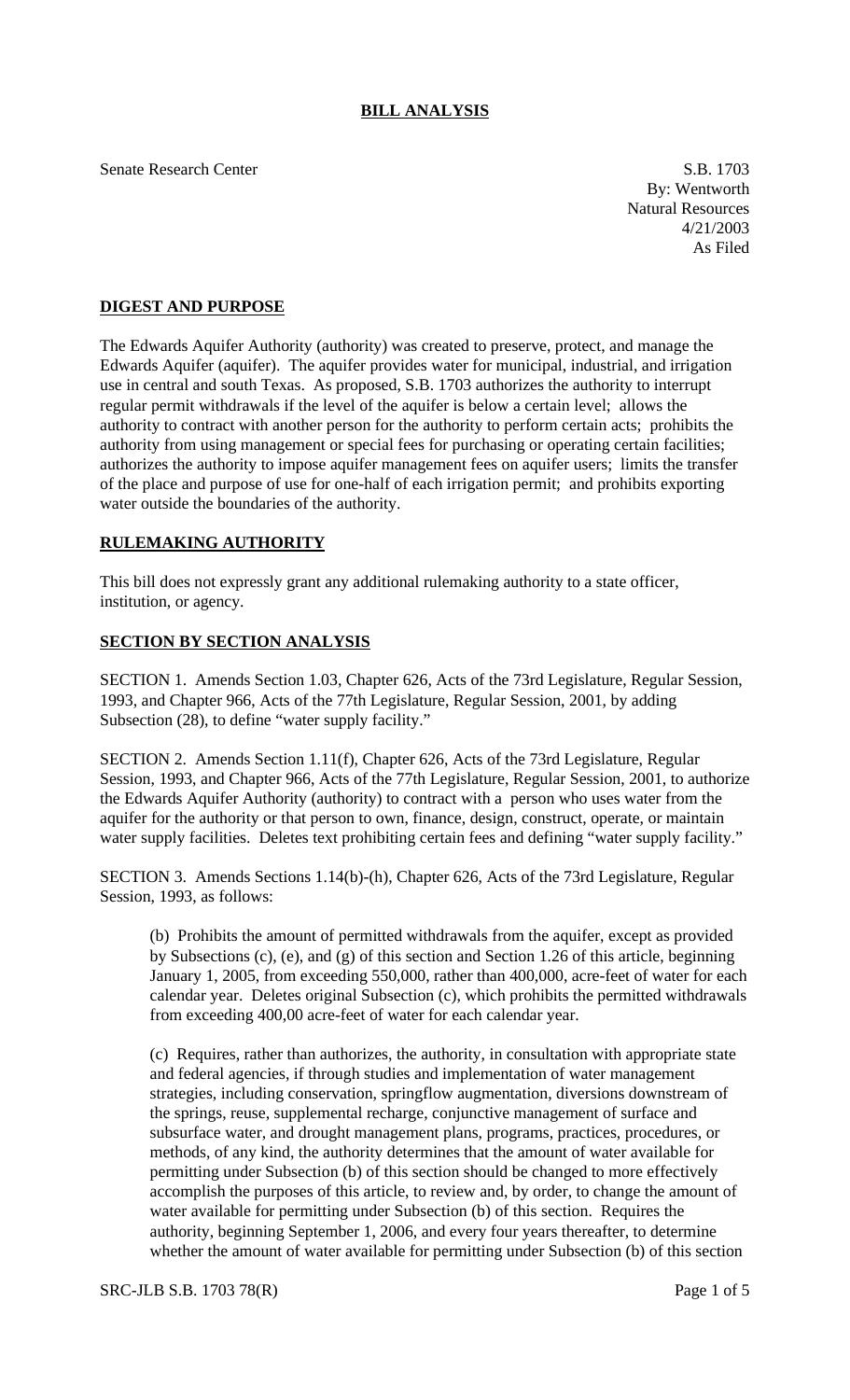should be changed pursuant to this subsection. Requires the authority, if the requirements of Subsection (a) have not all been met, to by March 1 of the succeeding year implement new requirements to assure compliance with Subsection (a). Deletes text regarding the maximum amount of withdrawals provided by this section and sets a different maximum amount of withdrawals.

(d) Prohibits the authority, unless made pursuant to the transfer of a regular, term, emergency, monitoring, or recharge recovery permit, the transfer of interim authorization, or an exempt wells, from allowing withdrawals from the aquifer through wells drilled after June 1, 1993. Deletes text regarding additional water and an interruptible basis.

(e) Requires, rather than authorizes, the authority, if the level of the aquifer is equal to or greater than 650 feet above mean sea level as measured at Well J-17, to authorize withdrawals pursuant to initial regular permits from the San Antonio pool, on an uninterruptible basis. Requires, rather than authorizes, the authority, if the level of the aquifer is equal to or greater than 845 feet at Well J-27, to authorize withdrawals pursuant to initial regular permits from the Uvalde pool, on an uninterruptible basis. Authorizes the authority, if the level of the aquifer is less than 650 feet above mean sea level as measured at Well J-17, to, pursuant to Section 1.26 of this article, interrupt withdrawals pursuant to initial regular permits from the San Antonio pool. Authorizes the authority, if the level of the aquifer is less than 845 feet at Well J-27, to, pursuant to Section 1.26 of this article, interrupt withdrawals pursuant to initial regular permits from the Uvalde pool. Requires the authority, pursuant to Section 1.26 of this article, to require interruptions in withdrawals, or require implementation of programs, practices, procedures, or methods, pursuant to Subsection (g) of this section, to protect, rather than ensure, spingflows at the Comal Springs and San Marcos Springs during demand management and critical period management, rather than drought, conditions.

(f) Created from existing text.

(g) Requires the authority, by June 1, 2005, rather than June 1, 1994, to implement and enforce water management programs, practices, procedures, or, rather than and, methods to ensure that, not later than December 31, 2012, the continuous minimum spingflows of the Comal Springs and the San Marcos Springs are maintained to protect endangered and threatened species to the extent required by federal law. Authorizes the authority from time to time as appropriate to revise the programs, practices, procedures, or, rather than and, methods. Requires the authority, to meet this requirement, to require certain acts.

SECTION 4. Amends Sections 1.16(e)-(h), Chapter 626, Acts of the 73rd Legislature, Regular Session, 1993, as follows:

(e) Requires the board, to the extent water is available for permitting, to issue an existing user a regular permit for withdrawal of an amount of water equal to the user's maximum beneficial use of water without waste during any one calendar year of the historical period. Requires the authority, if an existing user, rather than water user, does not have historical use for a full year to set the user's maximum beneficial use of water without waste as the amount of water that would normally be beneficially used without waste for the intended purpose for a calendar year. Deletes text regarding the issuance of a permit.

(f) Requires the authority, if the total amount of water determined to have been beneficially used without waste under Subsection (e) of this section exceeds the amount of water available for permitting under Subsection (b) of Section 1.14 of this article, to proportionately adjust the amount of water authorized for withdrawal under regular permits to meet the amount available for permitting. Authorizes no existing user, except as provided by Subsection (b) of Section 1.21 of this article, to be proportionately adjusted below certain amounts. Makes conforming changes.

(g) Requires the authority to restore the amount to be equal to the minimum regular permit amount, except as provided by Subsection (b) of Section 1.21 of this article, in the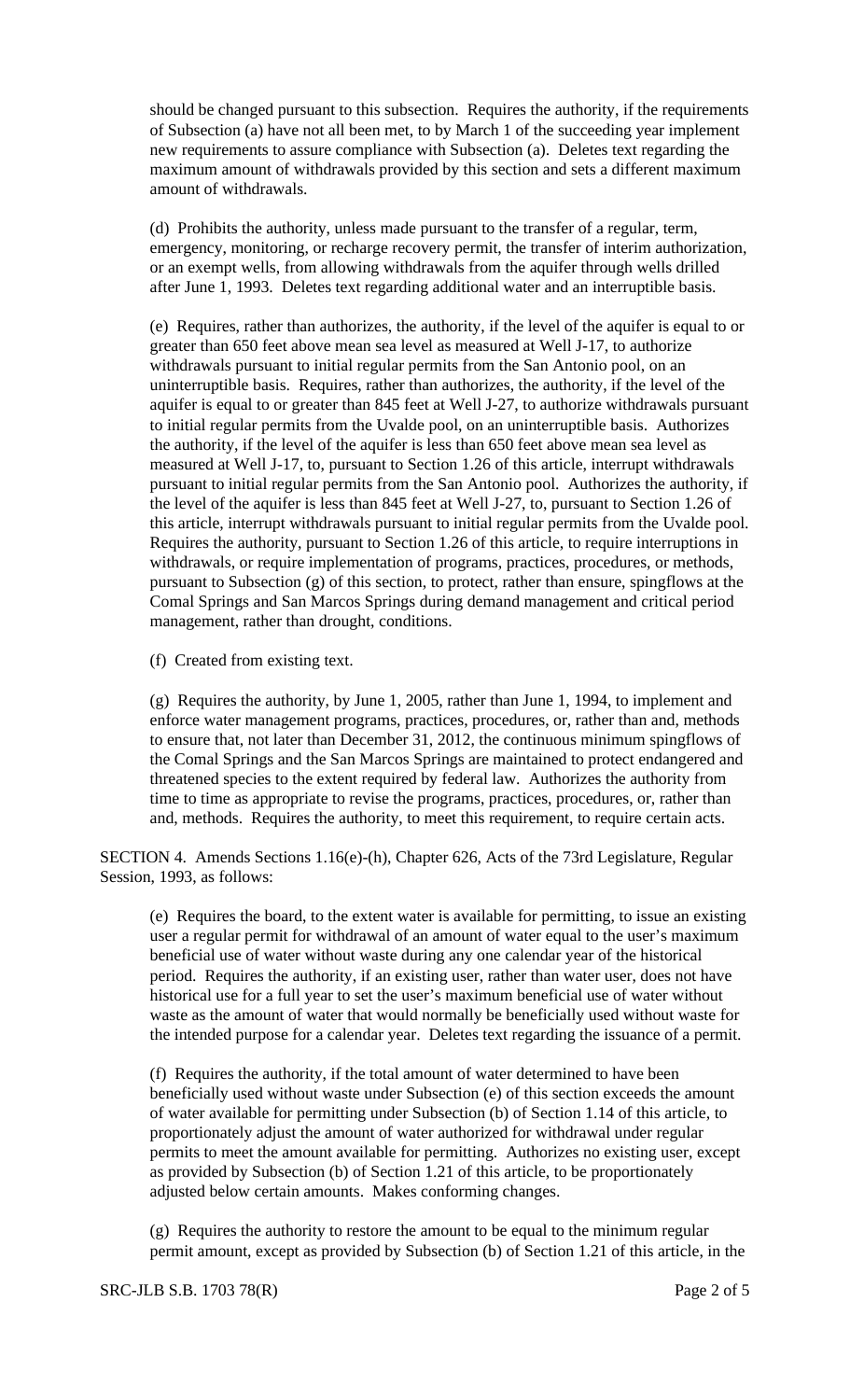event a proportional adjustment results in an amount of water authorized for withdrawal under a regular permit that is less than an applicable minimum regular permit amount specified in Subsection (f) of this section.

- (h) Created from existing text.
- (i) Created from existing text.
- (j) Created from existing text.

SECTION 5. Amends Section 1.21, Chapter 626, Acts of the 73rd Legislature, Regular Session, 1993, as follows:

Sec. 1.21 New heading: RETIREMENT OF PERMITS OR APPLICATIONS. (a) Requires the authority to prepare and implement a plan for reducing, by January 1, 2005, rather than January 1, 2008, the maximum annual volume of water authorized to be withdrawn from the aquifer under regular permits to 550,000, rather than 400,000, acrefeet a year or the adjusted amount determined under Subsection (c), rather than (d), of Section 1.14 of this article. Requires the plan to be enforceable and to include measures to retire all or part of regular permits or applications for initial regular permits or other water management measures designed to achieve the required reductions. Deletes original Subsection (b), which provides for certain requirements.

(b) Requires the authority, if on or after January 1, 2005, rather than 2008, the overall volume of water authorized to be withdrawn from the aquifer under regular permits is greater than the adjusted amount determined under Subsection (c) of Section 1.14 of this article, to immediately proportionately adjust the maximum authorized withdrawal amount of each regular permit as determined under Subsection (e) of Section 1.16 of this article as is necessary to reduce aggregate, rather than overall, maximum authorized withdrawals under regular permits to 550,000, rather than 400,000, acre-feet a year or the adjusted amount, as appropriate. Makes conforming changes. Requires the authority, in the event a proportional adjustment results in an amount of water authorized for withdrawal under a regular permit that is less than an applicable minimum regular permit amount specified in Subsection (f) of Section 1.16 of this article, to, in accordance with Section 1.29 of this article, compensate the permittee for the amount of the authorized withdrawal below the minimum regular permit amount that was proportionately adjusted in order to meet 550,000 acre-feet a year, or as that amount may be adjusted under Subsection (c) of Section 1.14 of this article.

SECTION 6. Amends Section 1.26, Chapter 626, Acts of the 73rd Legislature, Regular Session, 1993, as follows:

Sec. 1.26 New heading: DEMAND MANAGEMENT AND CRITICAL PERIOD MANAGEMENT PLAN. (a) Requires the authority to prepare and coordinate implementation of a plan for demand management and critical period management. Requires the mechanisms to perform certain acts. Deletes reference to on or before September 1, 1995.

(b) Requires the board to adopt measures to ensure that authorized withdrawals from non-exempt wells are reduced to 350,000 acre-feet, annualized, if certain conditions are met.

(c) Requires the demand management and critical period plan required to be prepared and implemented by this section to be adopted by the board no later than September 1, 2004. Requires the board, in the event this deadline is not met, irrespective of whether a demand management or critical period is in effect, to issue an order temporarily interrupting 20 percent of the amount of water authorized for withdrawal under each regular permit until the board has adopted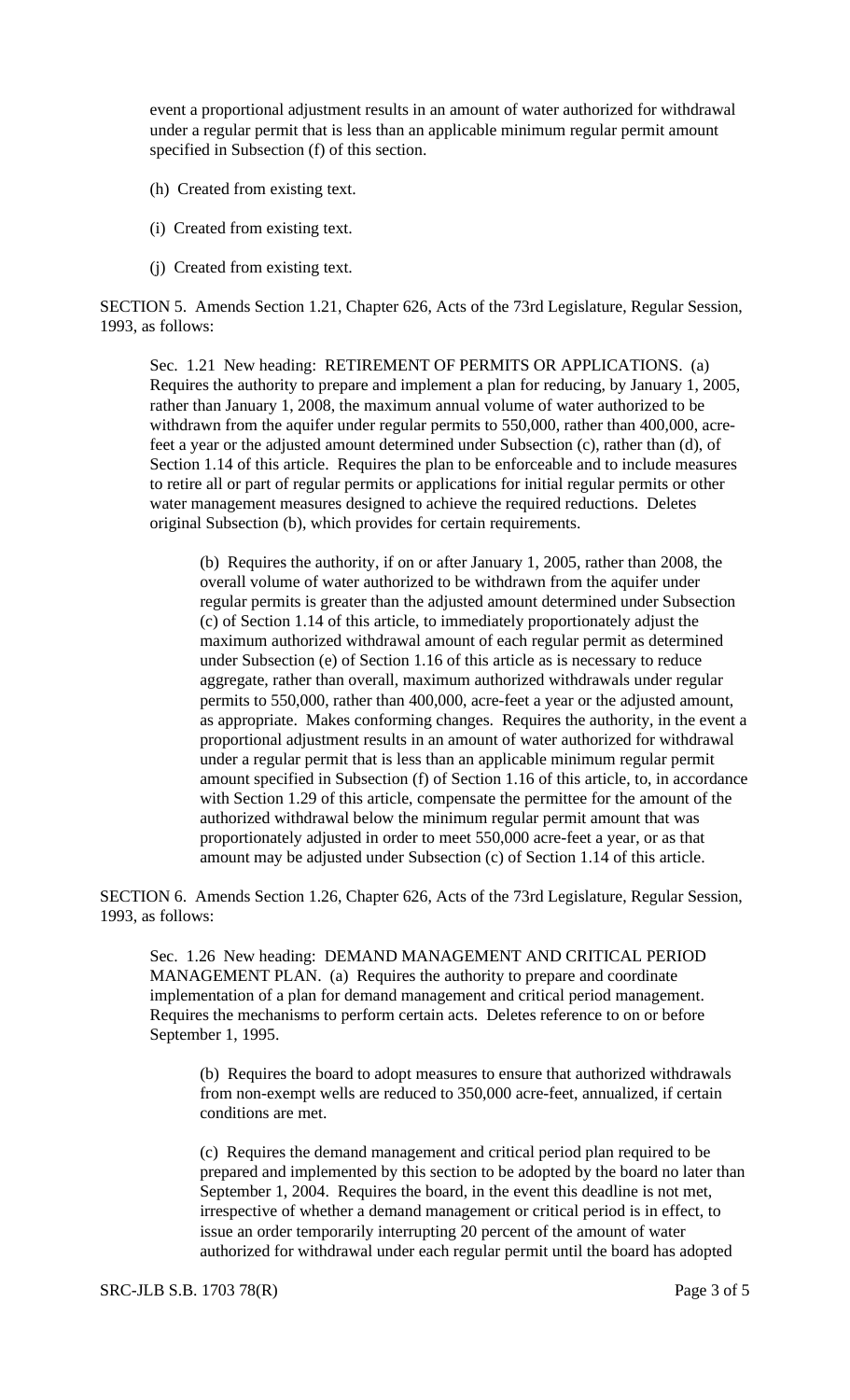the plan.

SECTION 7. Amends Sections 1.29(a) and (c)-(i), Chapter 626, Acts of the 73rd Legislature, Regular Session, 1993, and Chapter 966, Acts of the 77th Legislature, Regular Session, 2001, as follows:

(a) Requires the cost of permit or application retirements under Section 1.21 of this article or the adjusted amount under Subsection (c) of Section 1.14 of this article for the period ending December 31, 2004, to be borne solely by users of the aquifer and to be paid for by aquifer management fees assessed under Subsections (b) and (c) of this section. Deletes text regarding reduction withdrawals and permit retirements.

(b) Requires the authority to assess equitable aquifer management fees based on aquifer use under the water management plan to finance its administrative expenses and programs authorized under this article. Authorizes aquifer management fees to additionally be used for the repayment of revenue bonds issued by the authority pursuant to Section 1.28 of this article. Authorizes each water district governed by Chapter 52, Water Code, that is within the authority's boundaries to contract with the authority to pay expenses of the authority through taxes in lieu of user fees to be paid by water users in the district. Requires the contract to provide that the district will pay an amount equal to the amount that the water users in the district would have paid through user fees. Prohibits the authority from collecting a total amount of fees and taxes that is more than is reasonably necessary for the administration of the authority. Deletes text from the original Subsections (c) and (d) that requires the authority to assess an equitable special fee and requires the commission to assess equitable special fees.

(c) Created from existing text.

(d) Created from existing text.

(e) Created from existing text. Deletes the original Subsection (h), which prohibits the financing of a surface water supply reservoir project.

(f) Requires the authority to provide money as necessary, but not to exceed five percent of the money collected under Subsection (b), rather than (d), of this section, to finance the South Central Texas Water Advisory Committee's administrative expenses and programs authorized under this article.

SECTION 8. Amends Sections 1.34(a), (b) and (c), Chapter 626, Acts of the 73rd Legislature, Regular Session, 1993, as follows:

(a) Provides that water withdrawn from the aquifer may only, rather than must, be used within certain boundaries.

(b) Requires, rather than authorizes, the authority by rule to establish a procedure by which a person who has achieved water conservation may transfer, rather than sell, the conserved water.

(c) Authorizes a permit holder to transfer a regular permit, rather than lease permitted water rights. Authorizes up to 50 percent of a regular permit originally issued for irrigation use to be transferred without restrictions as to the place or purpose of use, while the remaining 50 percent may only be transferred to a certain place. Deletes text that prohibits a holder of a permit from leasing more than 50 percent of the irrigation rights.

SECTION 9. Amends Subsection (a), Section 1.45, Chapter 626, Acts of the 73rd Legislature, Regular Session, 1993, to authorize the authority to own, finance, design, construct, operate, and maintain recharge dams, and associated facilities, structures, or works, in the contributing or recharge area of the aquifer if the recharge is made to increase the yield of the aquifer and the recharge project does not impair senior water rights or vested riparian rights. Makes a